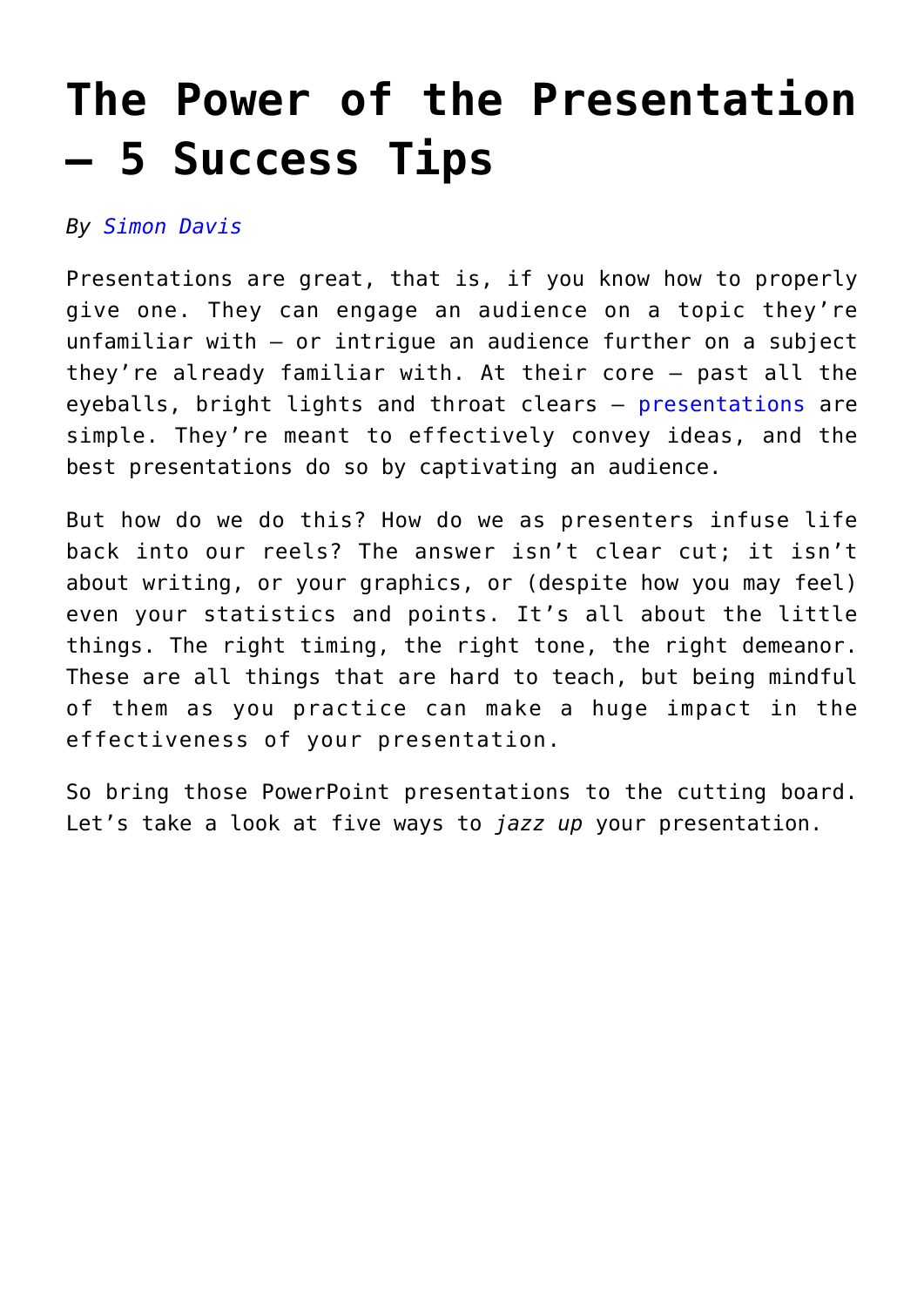**Don't Hide Behind Your Presentation**



When you're giving a presentation, it's important to keep in mind that you're also entertaining. Nobody in the room knows the subject matter as intimately as you do, so you need to be interesting in order for them to absorb what you're saying. Reading from a screen or pointing out the obvious isn't going to get the job done. Presentations are there to present an idea, but they're certainly not there to explain it. Don't use your slides as a crutch. They're there to keep you focused and on track, but nothing more. If you can't deviate from your slides, you probably don't know your subject matter that well.

# **Utilize Text Sparingly**

People don't like to read more than a few lines of text on a slide. They're even less inclined to read when they're supposed to be listening to you as well. So, keep the words to yourself. Use them verbally in your presentation, just don't use them in your slides. The better strategy is to incorporate some kind of visual aid for listeners to latch onto. Having a few bullet points in bold letters can help people taking notes, but pictures and animated slides do a better job of aiding the explanatory process.

After all, according to an [infographic by Wyzowl,](https://blog.wyzowl.com/power-visual-communication-infographic) people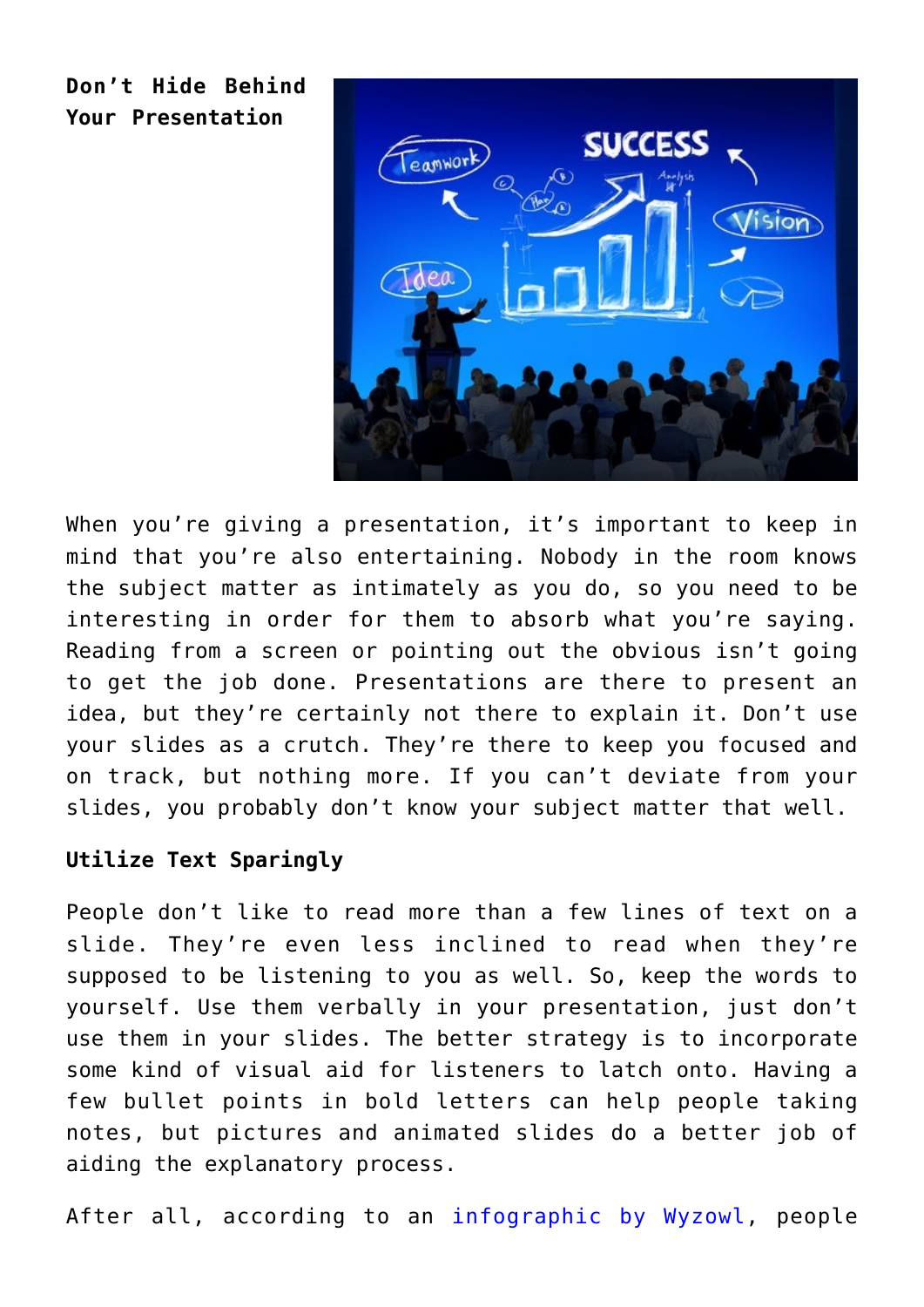remember ten percent of what they hear, 20 percent of what they read and 80 percent of what they see and do. To that point, making a presentation doesn't have to be a work of art, it just shouldn't be boring. Example: imagine a slideshow about learning German – you could create a slide representing the accidental similarity between unrelated words within a language by having a bottle of vinegar point to a visual representation of the word "less", to reference the similarity between "vinegar", and the German, "*weniger*", when making a point that not all linguistic similarities can be explained as etymologically similar as well, and that often, learning a language is about loosening the grip previous patterns have on you, and instead applying the basics to create new patterns.

#### **Communicate a Story**

Stories and folklore have been used for thousands of years to teach children lessons – but adults are no different. Everyone loves a good story, and if that story ends up having a point to it, then it actually helps people in remembering certain concepts.

As Forbes guest, [Geoffrey Berwind explains](https://www.forbes.com/sites/rodgerdeanduncan/2014/01/04/tap-the-power-of-storytelling/#2c62c4f038cf): "Stories powerfully connect us to our listeners. When we share our own real-life stories or the stories of others (Example or Proof stories), our audiences feel that they get to know us as authentic people – people who have lives outside the corporate setting, people who have struggled with problems and who have figured out how to overcome them."

It doesn't necessarily matter whether a story is true or not – what matters is that the story conveys your message in such a way that it resonates with your audience.

#### **Don't Be a Stiff**

Nothing is worse than an onstage bore. Humor is one of the most powerful tools in a good presentation, no matter the level of formality or corporate setting you could be in. Just